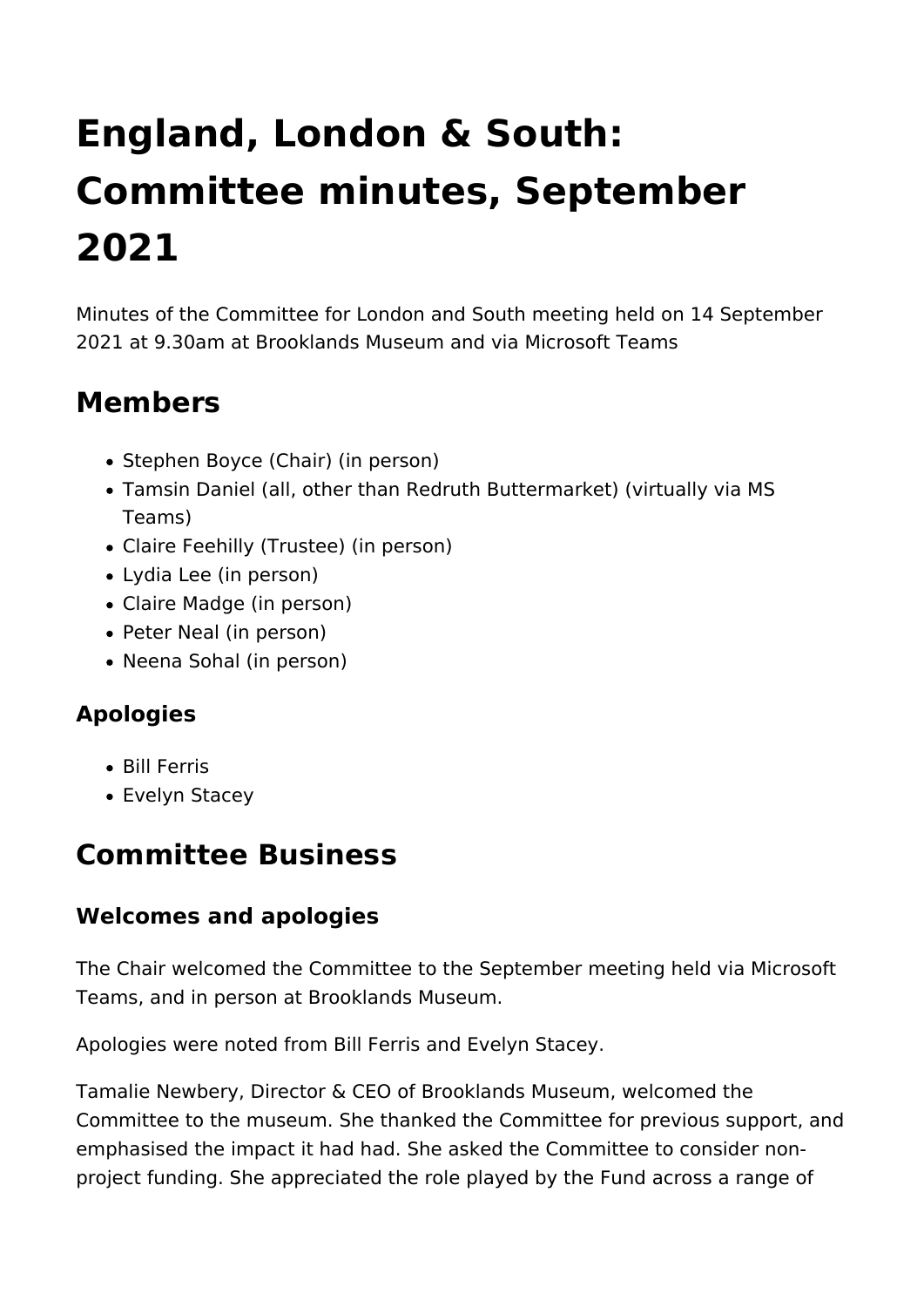heritage sectors.

Some technical issues meant that those joining via Teams could not hear the meeting until item 11.

#### **Corporate items**

#### **Minutes from the last meeting on 15 June 2021 and matters arising**

The minutes were agreed as a true record of the meeting.

There were no matters arising.

#### **Declarations of Interest**

The following was noted:

Tamsin Daniel reported a connection with the Redruth Buttermarket: Rediscovering the Market Town project. She agreed to leave the meeting for this item.

#### **Chair's Report**

The Chair reported on the following, which was noted with thanks:

- A recent visit to the Surrey History Centre. A project in collaboration with 'It's not your Birthday but….' indicated the value of letters and of archives for heritage.
- With Claire Madge, the Chair had taken part in a demonstration of the Extranet. He felt that this would be a useful way of keep up-to-date with the Fund.

#### **Corporate Update**

Ros Kerslake and Eilish McGuinness presented the corporate update. This was noted, with thanks, along with the pre-circulated Trustee report. These included:

- Recruitment of new Committee members was underway with over 80 applicants. A number of people with interesting experience had come forward.
- Recruitment of the new Chair was underway also, and the appointment had to be cleared by DCMS and the office of the Prime Minister.
- Fund offices were open again.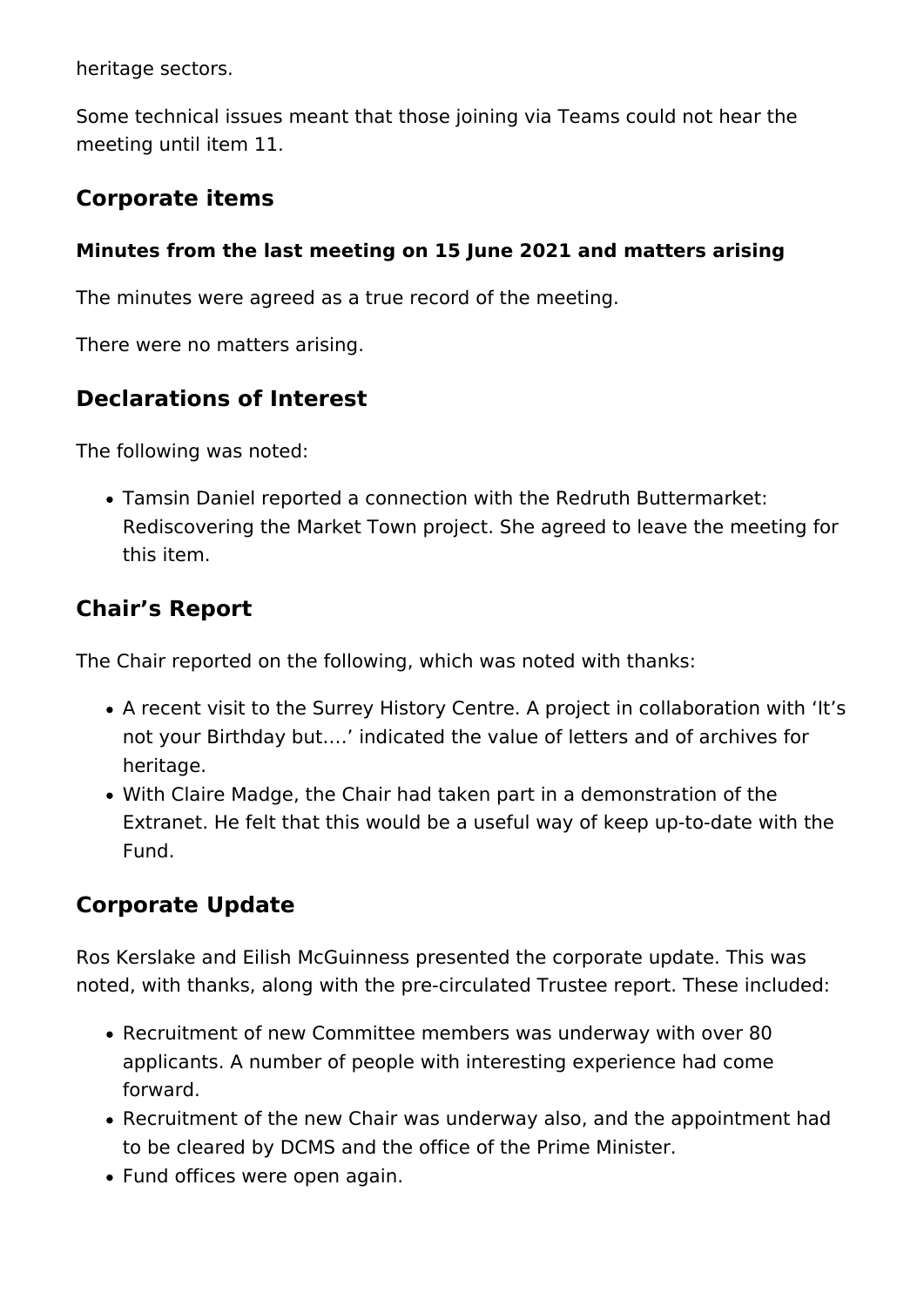#### **Area Director's Report**

Stuart McLeod presented the report that included:

- discussions with SS Great Britain Trust about future funding applications (in light of them being unsuccessful with their application to the Heritage Horizons).
- involvement in applications to the Towns Fund, and that the Committee could expect to receive applications for matched-funding.

#### **Area Budget Overview**

Michelle Roffe presented the budget paper and provided the Committee with an overview of key details. The Committee noted that the target saving of 20% remained. She outlined the pipeline of applications likely to be presented to the November and March meetings.

The Committee discussed the general process for Grant Increases, and noted that no large Grant Increases were anticipated. There had been an increase in the number of Grant Increases recently as the pandemic had restricted the capacity for organisations to fund-raise. Therefore, grantees had to decide whether to deliver a smaller project, not complete the project or request a Grant Increase.

#### **Applications Overview**

Michelle Roffe explained that the application overview was presented as a pilot. The Chair asked for Committee members to send comments to him.

The Committee noted that the impact of the pandemic was considered as part of the assessment, rather than as a separate item. In line with the Mendoza Review, the comments of Arts Council England had been sought, where appropriate. These had not been received at the time of writing the paper, and would be included in the case presentations, where appropriate.

#### **Brand**

The video of the presentation had been made available in advance. The Chair welcomed this approach. A member commented that groups should be encouraged to think, at an early stage of the project, how they could deploy the brand to acknowledge the support of National Lottery players. Committee member presentations at events also brought the brand to life.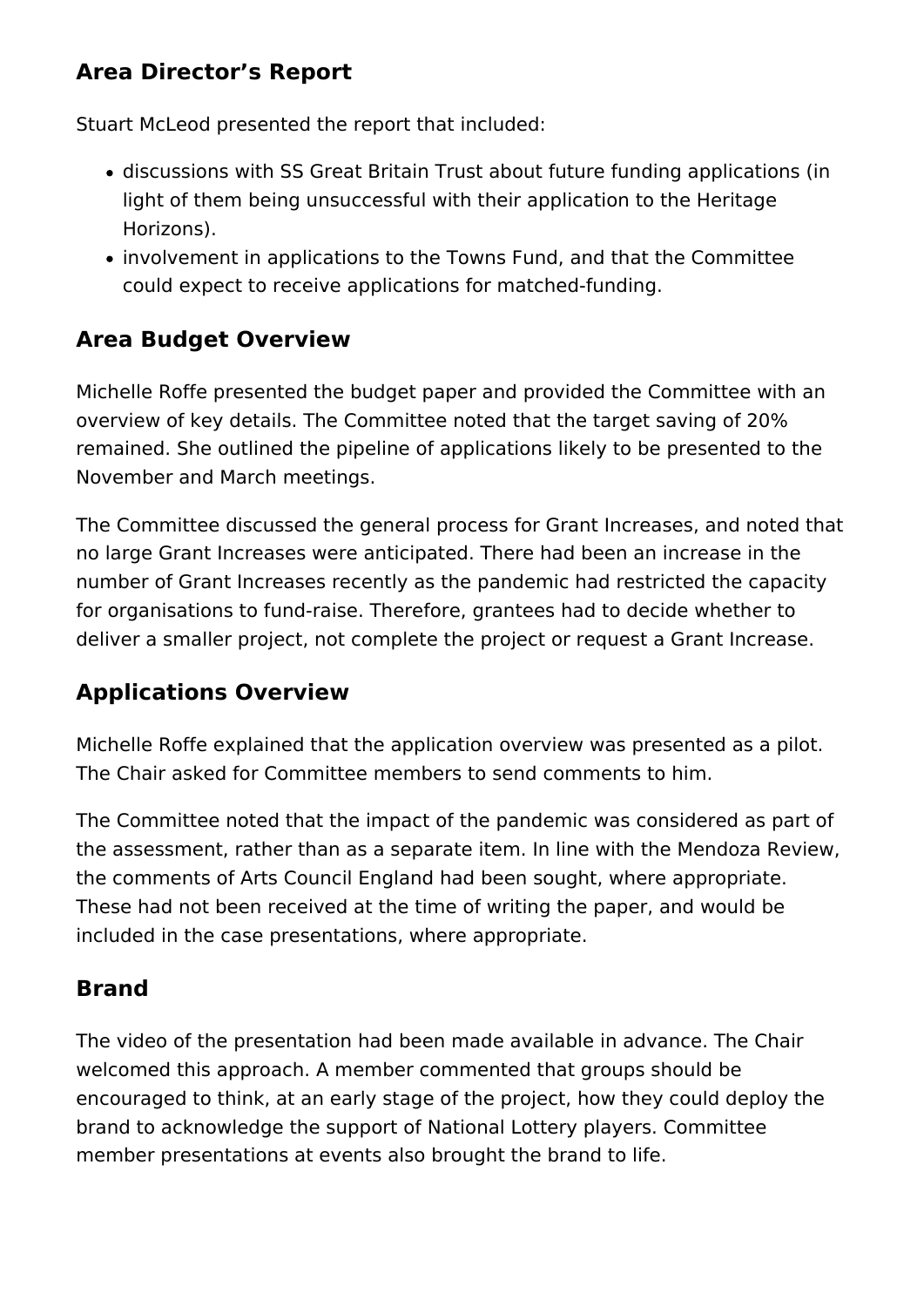#### **Communications Update**

The presentation had been made available in advance. The Chair welcomed this approach.

## **Parks for People Grant Increases**

#### **Mills to Mawson**

Applicant: Dover District Council

Request: £3,365,000 (78%)

Project summary: To carry out extensive improvements to Kearsney Abbey and Russell Gardens whilst delivering community training and engagement programmes.

Previous grant award: An award of £3,115,000 (84%) was made to Dover District Council in June 2016 and the project was on schedule to complete at the end of October 2021.

The Committee for London and South **awarded** a grant increase of £250,000 to make a total grant of £3,365,000 (Community Fund 33.33% £83,325: Heritage Fund 66.67% £166,675) and agreed a change in grant percentage from 84% to 78%.

#### **Headstone Park**

Applicant: Harrow Council

Request: £1,392,000 (57%)

Project summary: To carry out extensive improvements to Headstone Manor Park whilst delivering community training and engagement programmes.

Previous grant award: An award of £1,126,900 (52%) was made to Harrow Council in July 2018 and the project was on schedule to complete at the end of this year.

The Committee for London and South **awarded** a grant increase of £265,100 to make a total grant of £1,392,000 (Community Fund 33.33% £88,278: Heritage Fund 66.67% £176,742) and agreed a change in grant percentage from 52% to 57%.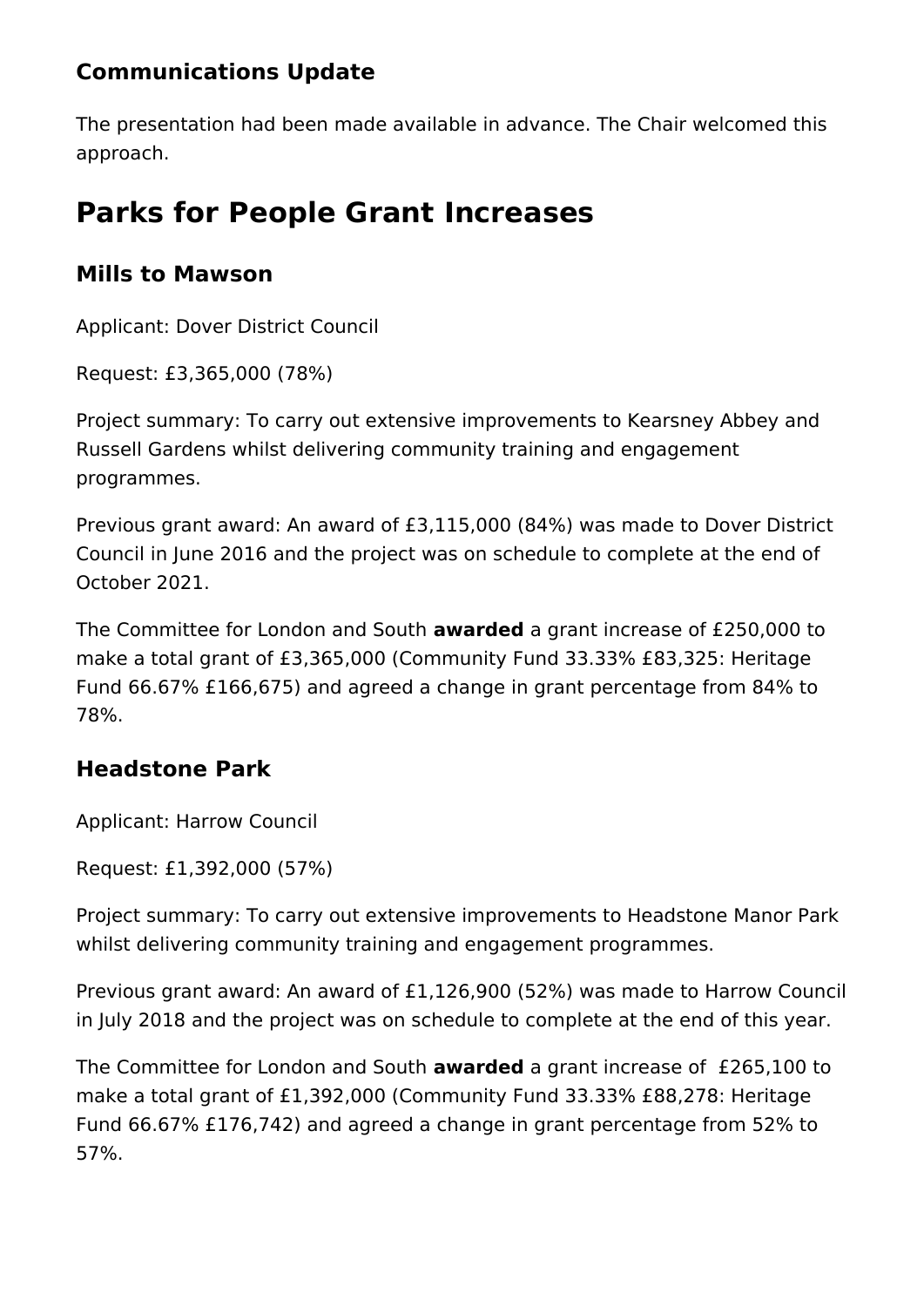### **SF4 Grant Increase**

#### **Canadian Pacific**

Applicant: Mid Hants Railway Ltd & Mid Hants Railway Preservation Society Ltd

Request: £1,254,400 (53%)

Project summary: To restore a 'rebuilt' Southern Railway Merchant Navy class locomotive 'Canadian Pacific' and delivering events on the return of the locomotive to service.

Previous grant award: the project was awarded a delivery grant of £895,000 (SF4) in 2015 by the Committee for South East England.

The Committee for London and South **awarded** a grant increase of £359,400 to make a total grant of £1,254,400 (53%).

# **SF4 Delivery round application for discussion and decision**

#### **Project Newton**

Applicant: East Harptree with West Harptree and Hinton Blewett PCC

Request: £294,900 (38%)

Project summary: To carry out repairs and restoration to the Grade II\* listed church, improving sustainability and accessibility.

Previous grant award: the Committee for South West England awarded a first round pass of £377,600 including a Development Grant of £82,700 (70% of total eligible development costs) in December 2018.

The Committee for London and South **awarded** a delivery grant of £294,900 (38%).

# **SFF Delivery round application for discussion and decision**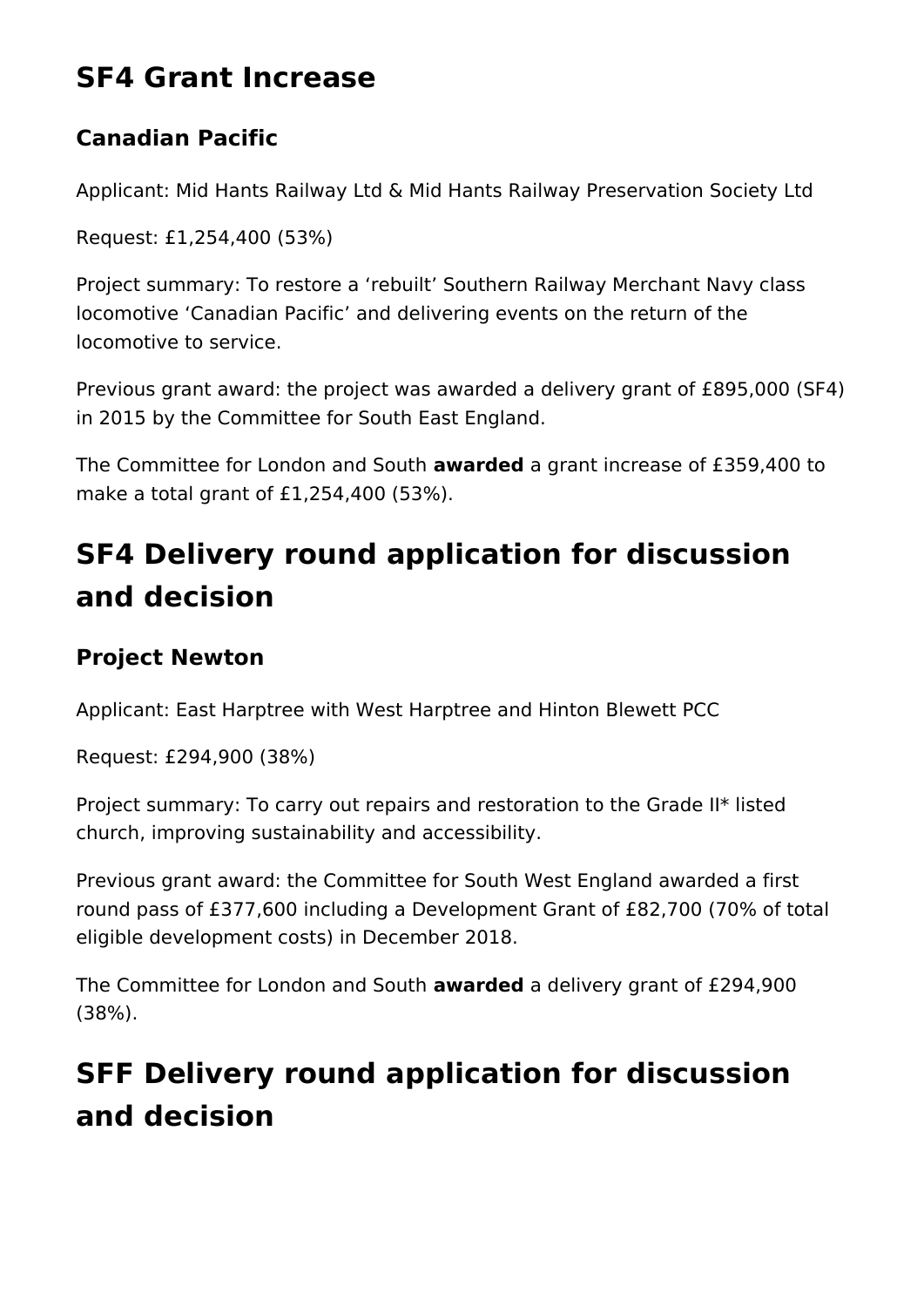#### **Saving Devon's Treescapes**

Applicant: Devon Wildlife Trust Ltd

Request: £758,500 (29%)

Project summary: To deliver a four-year county-wide project (Oct 2021 – Sept 2025) to address the impact of Ash Dieback disease. The project would be delivered in partnership with Devon Ash Dieback Resilience Forum (DADRF), with a programme of community engagement as well as the creation of community nurseries to distribute free, alternative native species of trees. Volunteering opportunities would also be offered, with a strong focus on Landscape and Nature.

Previous grant award: the Committee for London & South awarded a first round pass of £857,800 including Development Grant of £99,300 (40% of total eligible development costs) in November 2019.

The Committee for London and South **awardeed** a delivery grant of £758,500 (29%).

#### **The Next Chapter opening up to a wider range of people and building on change**

Applicant: Devon & Exeter Institution Library & Reading Rooms

Request: £814,000 (90%)

Project summary: This project would build upon change in recent years and would secure these developments, ensuring that a wider range of people were able to benefit from the collection, programme and Grade II\* listed building. The Next Chapter project would cement the transformation in management, activities and audiences by creating physical space and essential infrastructure for them to flourish and expand.

Previous grant award: the Committee for London & South awarded a first round pass of £1m including a Development Grant of £186,000 (82% of total eligible development costs) in March 2020.

The Committee for London and South **awarded** a grant of £814,000 (90%).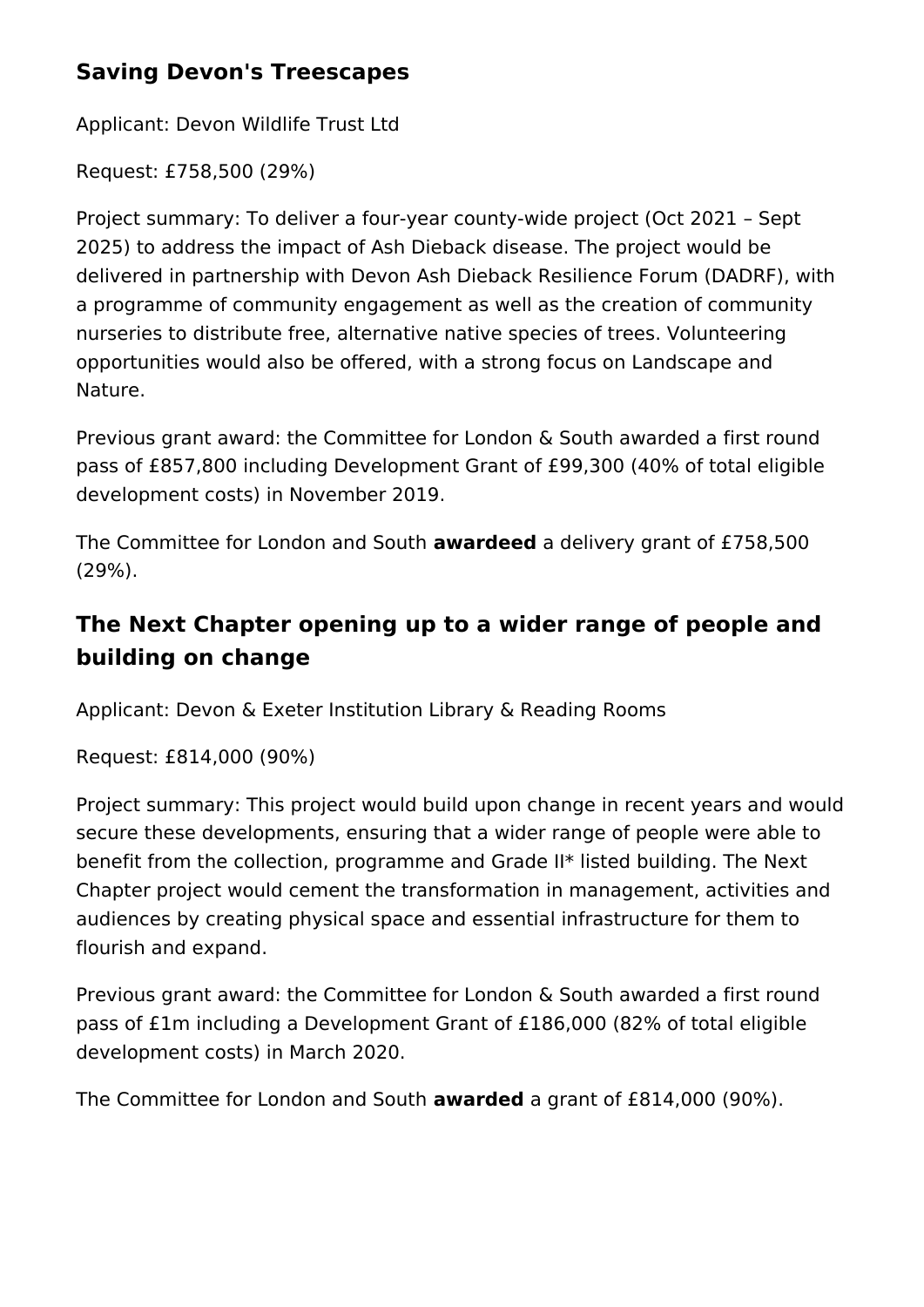#### **Curating for Change D/deaf and Disabled People Leading within Museums**

Applicant: Screen South

Request: £950,900 (65%)

Project summary: To widen museum audiences across England by exploring unique disability heritage narratives through exhibitions and events, led by D/deaf and disabled curators. The project would facilitate work placements, mentoring, networks and focus groups at museums across England.

Previous grant award: the Committee for London & South awarded a first round pass of £1,065,300 including Development Grant of £116,400 (93% of total eligible development costs) in March 2020.

The Committee for London and South **awarded** a grant of £950,900 (65%)

# **The Changing Chalk**

Applicant: National Trust, London and South East

Request: £2,234,500 (41%)

Project summary: To deliver a partnership scheme focused on the chalk grassland landscape of the South Downs, and the urban fringe communities of Brighton & Hove, Eastbourne and Lewes. The project aimed to create opportunities to inspire communities to connect with their landscape.

Previous grant award: the Committee for London & South awarded a first round pass of £2,372,900 including a Development Grant of £138,300 (41% of total eligible development costs) in September 2019.

The Committee for London and South **awarded** a delivery grant of £2,234,500 (41%).

#### **Past Forward: Salisbury Museum for Future Generations**

Applicant: Salisbury and South Wiltshire Museum Trust

Request: £3,220,500 (73%)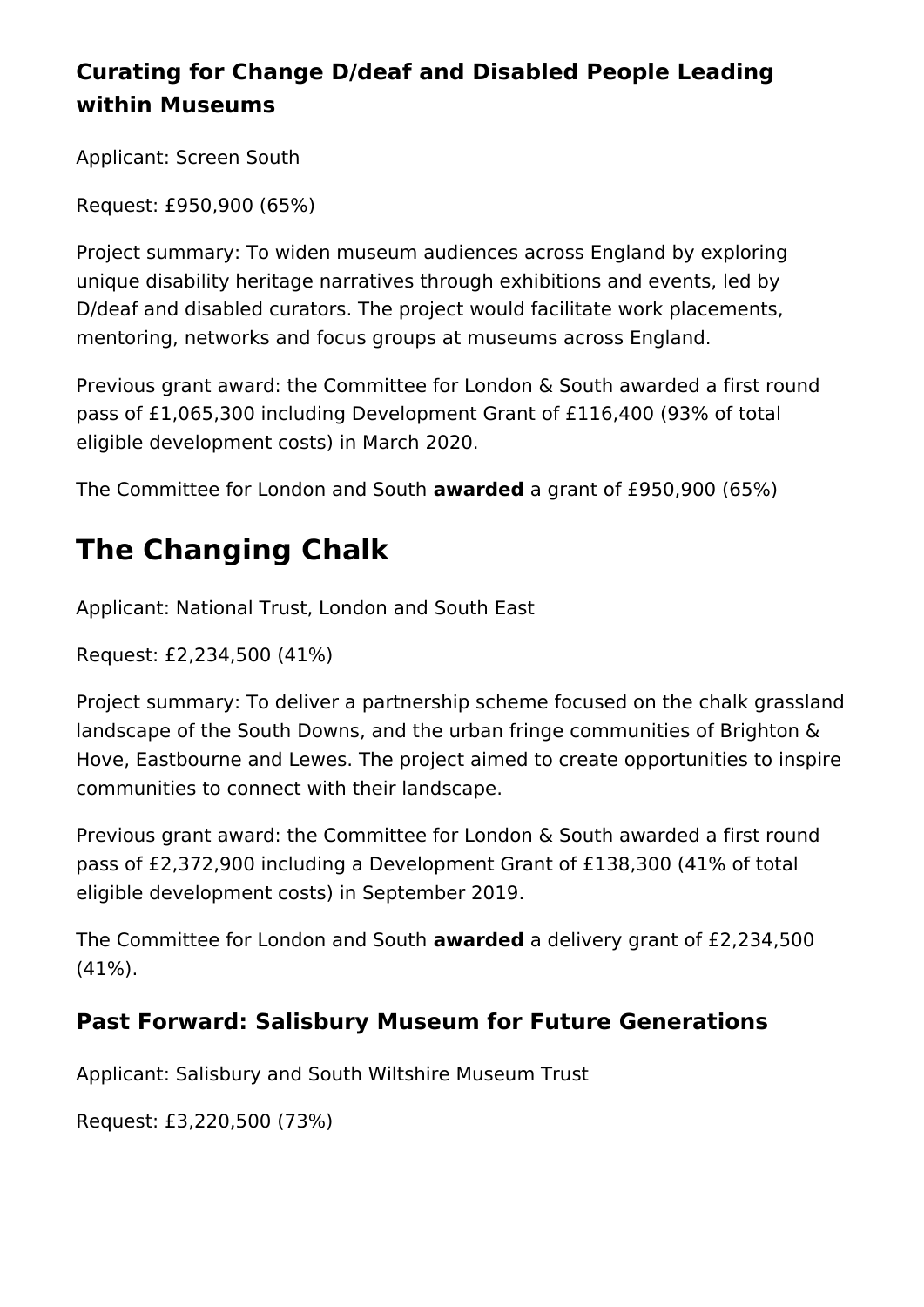Project summary: To restore and develop Salisbury Museum through conservation of the building, creation of new gallery space, redisplay of collections, improvements to access and developing public engagement and volunteering.

Previous grant award: the Committee for London and South awarded a first round pass of £3,650,400 including Development Grant of £429,400 (90% of total eligible development costs) in June 2019.

The Committee for London and South **awarded** a delivery grant of £3,220.500 (73%).

#### **Prioritisation and feedback on Delivery items**

The Committee scored all projects as high, and agreed to fund them all.

# **SFF Development round application for discussion and decision**

*Tamsin Daniel left the meeting for the following item:*

#### **Redruth Buttermarket: Rediscovering the Market Town**

Applicant: Redruth Revival CIC

Request: £54,952 (33%)

Project summary: To create a cultural and community hub in the centre of Redruth via the Heritage Enterprise grants scheme.

The Committee for London and South **awarded** a Development Grant of £54,952 (33% of total eligible development costs) and potential delivery grant of £2,500,017 (73%).

#### **The Paddock Community Nature Reserve enhancement**

Applicant: London Borough of Haringey

Request: £188,079 (49%)

Project summary: To preserve and celebrate the heritage of The Paddock Nature Reserve via removal of invasive knotweed, landscaping and accessibility works, engagement activity and the construction of a visitor centre.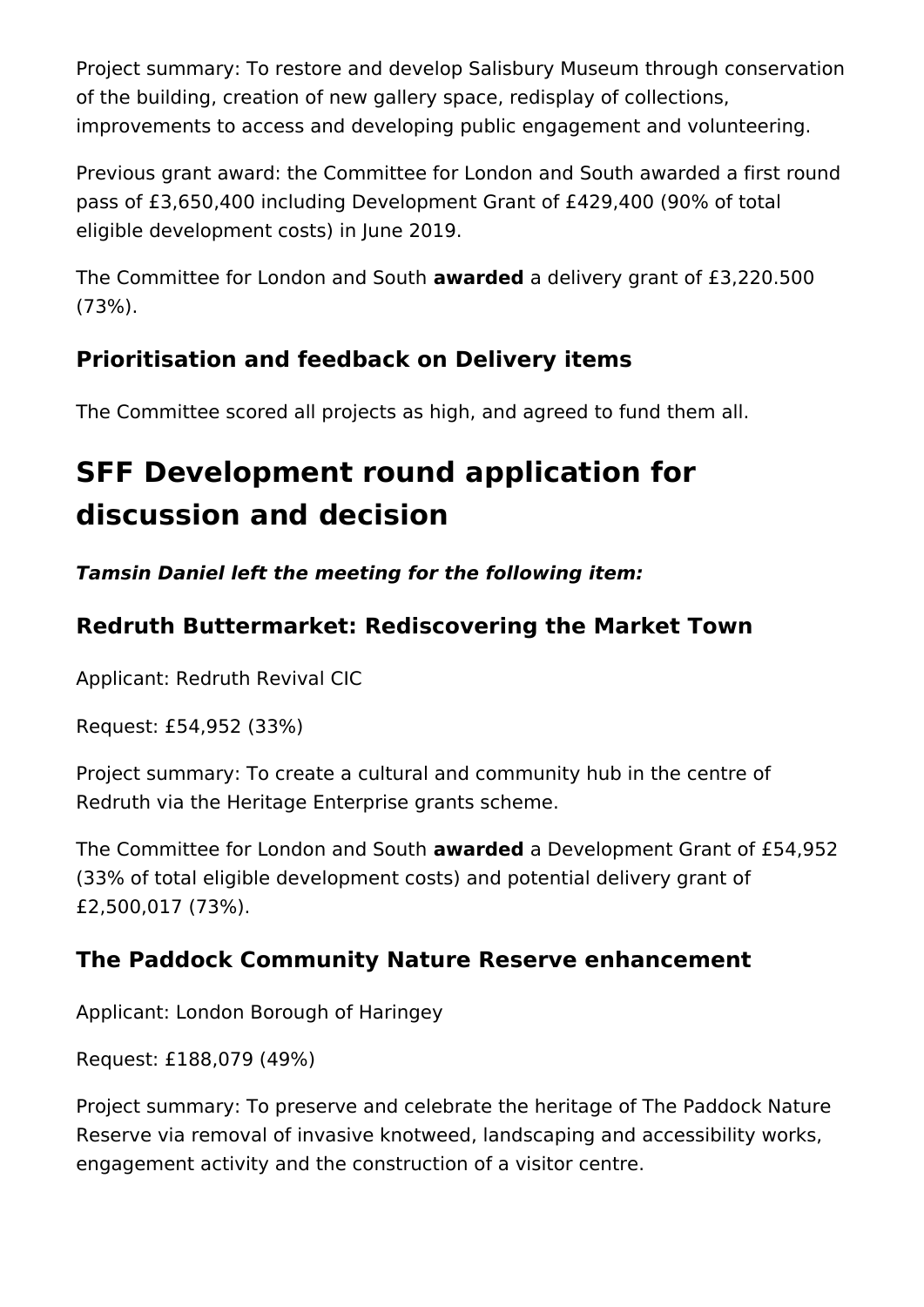The Committee for London and South **rejected** a Development Grant of £188,079 (49%) with potential Delivery grant of £1,453,181 (55%).

#### **Kingswood Park - Our Park at the Heart of Our Community**

Applicant: South Gloucestershire Council

Request: £120,037 (80%)

Project summary: To build back Kingswood Park to deliver positive change in an area where green space was limited, and there were few opportunities to connect with nature, heritage and the outdoors.

The Committee for London and South **awarded** a Development Grant of £120,037 (80%) with potential Delivery Grant of £2,079,485 (79%).

#### **Unlocking Stories at the Roald Dahl Museum**

Applicant: The Roald Dahl Museum and Story Centre

Request: £435,677 (69%)

Project summary: Unlocking Stories was a £5.2m project enabling the museum to be a locally driven, nationally relevant, more sustainable and enriching experience for a wider audience, sharing with them a vision that 'Everyone is a story-maker'.

The Committee for London and South **rejected** a Development Grant of £435,677 (69%) and Potential Delivery Grant of £2,776,632 (61%).

#### **Opening up the national heritage of the Royal Hospital Chelsea, home of the Chelsea Pensioners**

Applicant: Royal Chelsea Hospital

Request: £135,726 (50%)

Project summary: The project would integrate the heritage of the Royal Chelsea Hospital with existing expert care methodologies to benefit dementia groups, veterans, lower income and ethnically diverse communities. It would improve access and develop a new visitor centre.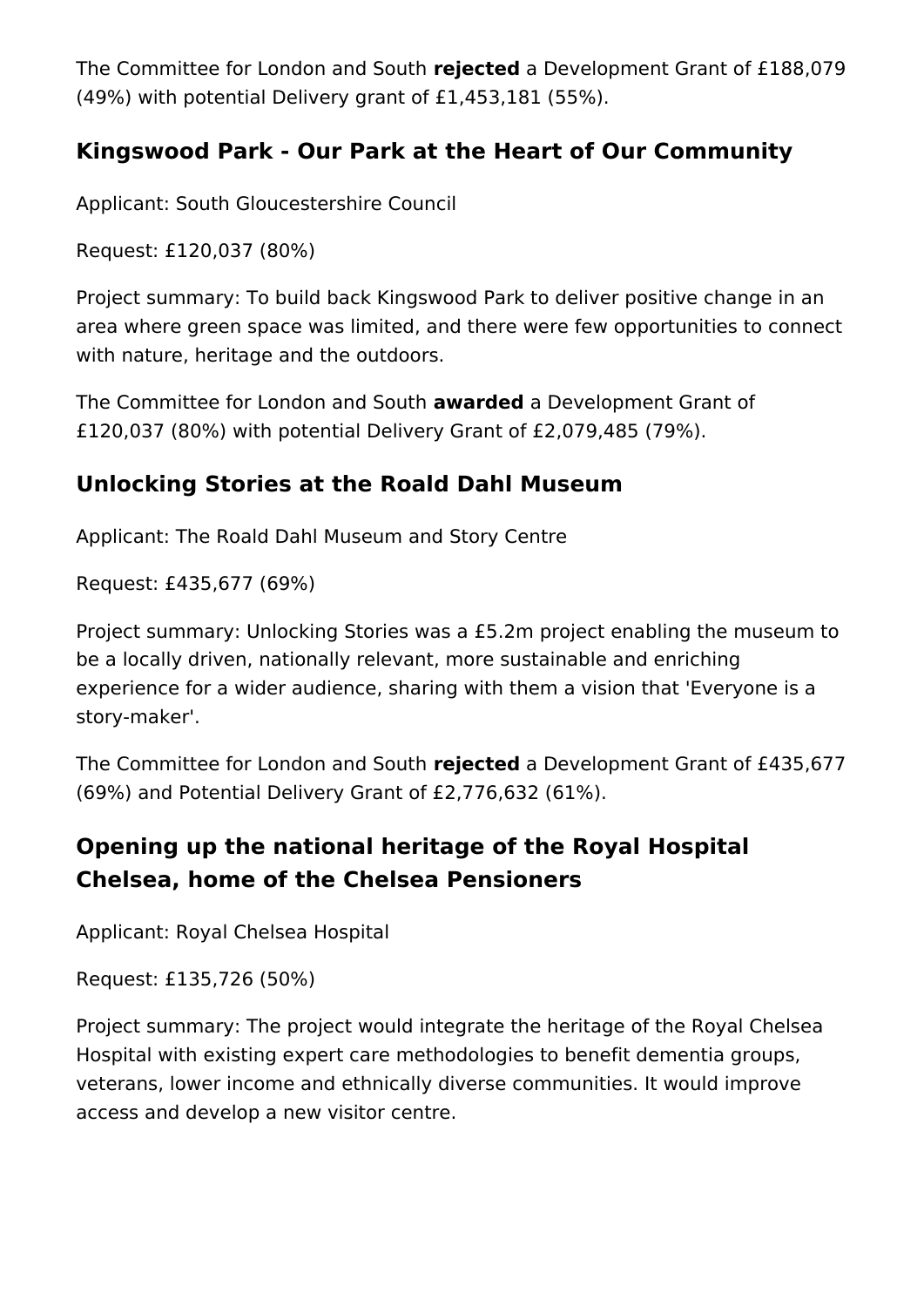The Committee for London and South **awarded** a Development Grant of £135,726 (50%) and potential Delivery Grant of £3,179,090 (45%).

#### **Leas Lift: Restoring Folkestone's gem for the community**

Applicant: Folkestone Leas Lift

Request: £344,828 (83%)

Project summary: The vision is to restore the Grade II\* Leas Lift, a cliff funicular railway in Folkestone. Leas Lift was considered to be of national significance due to its engineering and rarity, one of only eight water balanced lifts in the country, and three that have their original system and at risk.

The Committee for London and South **awarded** a Development Grant of £344,828 (83%) and potential delivery grant of £3,381,265 (73%).

#### **Abingdon Abbey: Enhancing a threatened heritage community asset**

Applicant: Friends of Abingdon Abbey Buildings Trust

Request: £225,405 (65%)

Project summary: to make the Abbey Buildings, occupied for over 600 years, safe, secure and usable for generations of local people and visitors. Once enhanced, the buildings would be used year-round, expanding and fulfilling their role as a community and cultural hub, and generating the income needed to sustain and maintain them for the future.

The Committee for London and South **rejected** a Development Grant of £225,405 (65%) and potential Delivery Grant of £3,544,550 (72%).

#### **Sharing Historic Barts: A New Model for Heritage and Health at St Bartholomew's Hospital**

Applicant: St Bartholomew's Heritage

Request: £445,731 (90%)

Project summary: This project would transform the use of historic spaces at Barts to create a visible, accessible and active centre for heritage activity. It would prioritise audiences that research shows are less likely to engage with heritage.